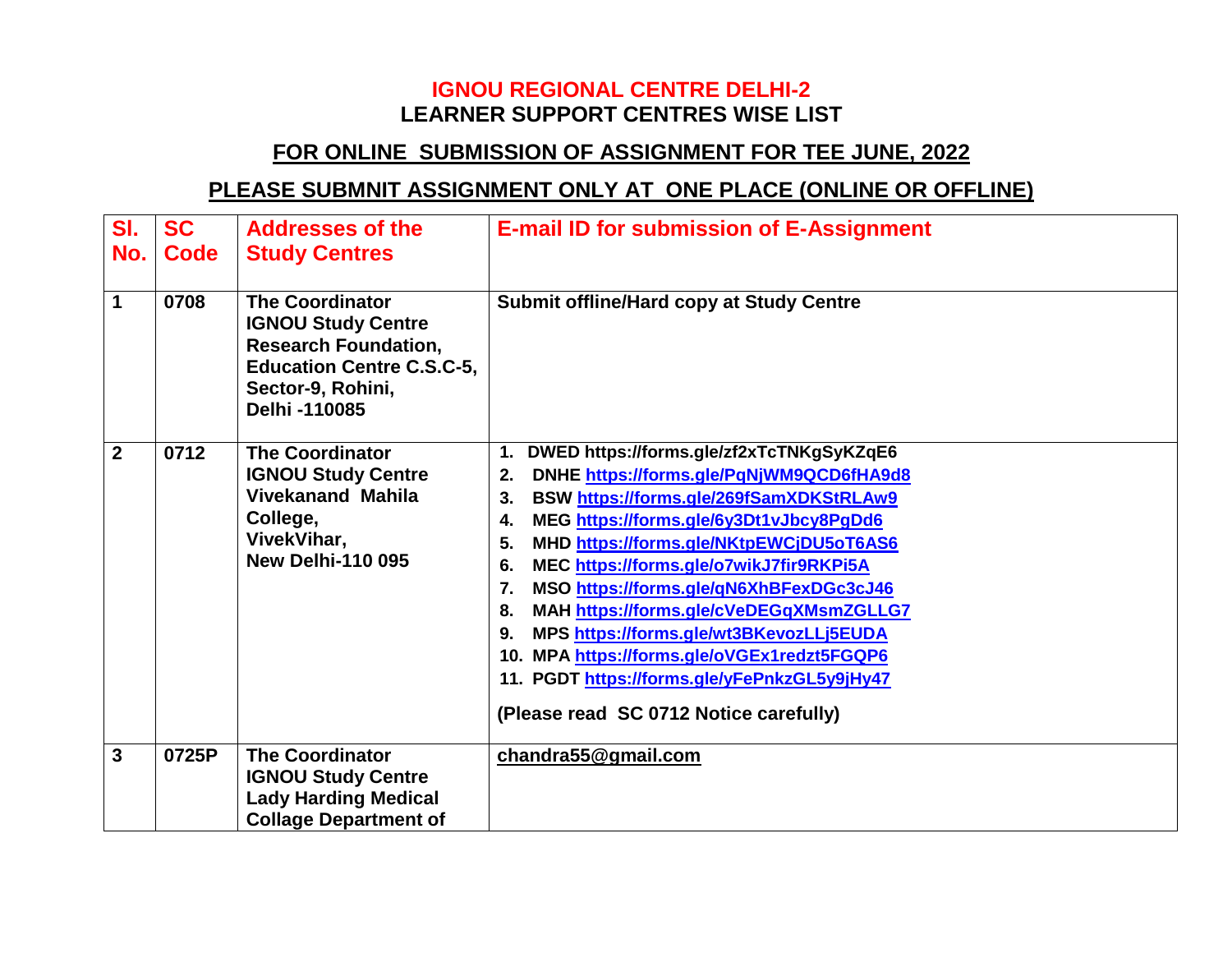| SI.<br>No. | <b>SC</b><br><b>Code</b> | <b>Addresses of the</b><br><b>Study Centres</b>                                                                                                                                                             | <b>E-mail ID for submission of E-Assignment</b>                                                                    |
|------------|--------------------------|-------------------------------------------------------------------------------------------------------------------------------------------------------------------------------------------------------------|--------------------------------------------------------------------------------------------------------------------|
|            |                          | Pediatrics,<br><b>KalawatiSharan</b>                                                                                                                                                                        |                                                                                                                    |
|            |                          | <b>Children's Hospital, New</b><br>Delhi-110 001                                                                                                                                                            |                                                                                                                    |
| 4          | 0729                     | <b>The Coordinator</b><br><b>IGNOU Study Centre</b><br>Swami Shradhanand<br><b>College</b><br>Alipur, New Delhi-<br>110036                                                                                  | Submit offline/Hard copy at Study Centre on Saturday and Sunday 10.00AM<br>to 4.00 PM<br>or<br>Ignou0729@gmail.com |
| 5          | 0731                     | <b>The Coordinator</b><br><b>IGNOU Study Centre</b><br>PC Training Institute Ltd,<br>PCTI House, UU-11,<br>North, Pitampura<br>Delhi-110034                                                                 | assignment@pctiltd.com<br>Or<br>Submit offline/Hard copy at Study Centre (10.00 AM to 4.00PM)                      |
| 6          | 0734D                    | <b>The Coordinator</b><br><b>IGNOU Study Centre</b><br><b>Amar Jyoti Rehabilitation</b><br>& Research<br><b>Centre (Amar</b><br>JyotiCharitable trust)<br>KarkardoomaVikasMarg,<br><b>New Delhi-110 092</b> | <b>Submit offline/Hard copy at Study Centre</b><br>(Monday to Saturday 10.00AM to 4.00 PM)                         |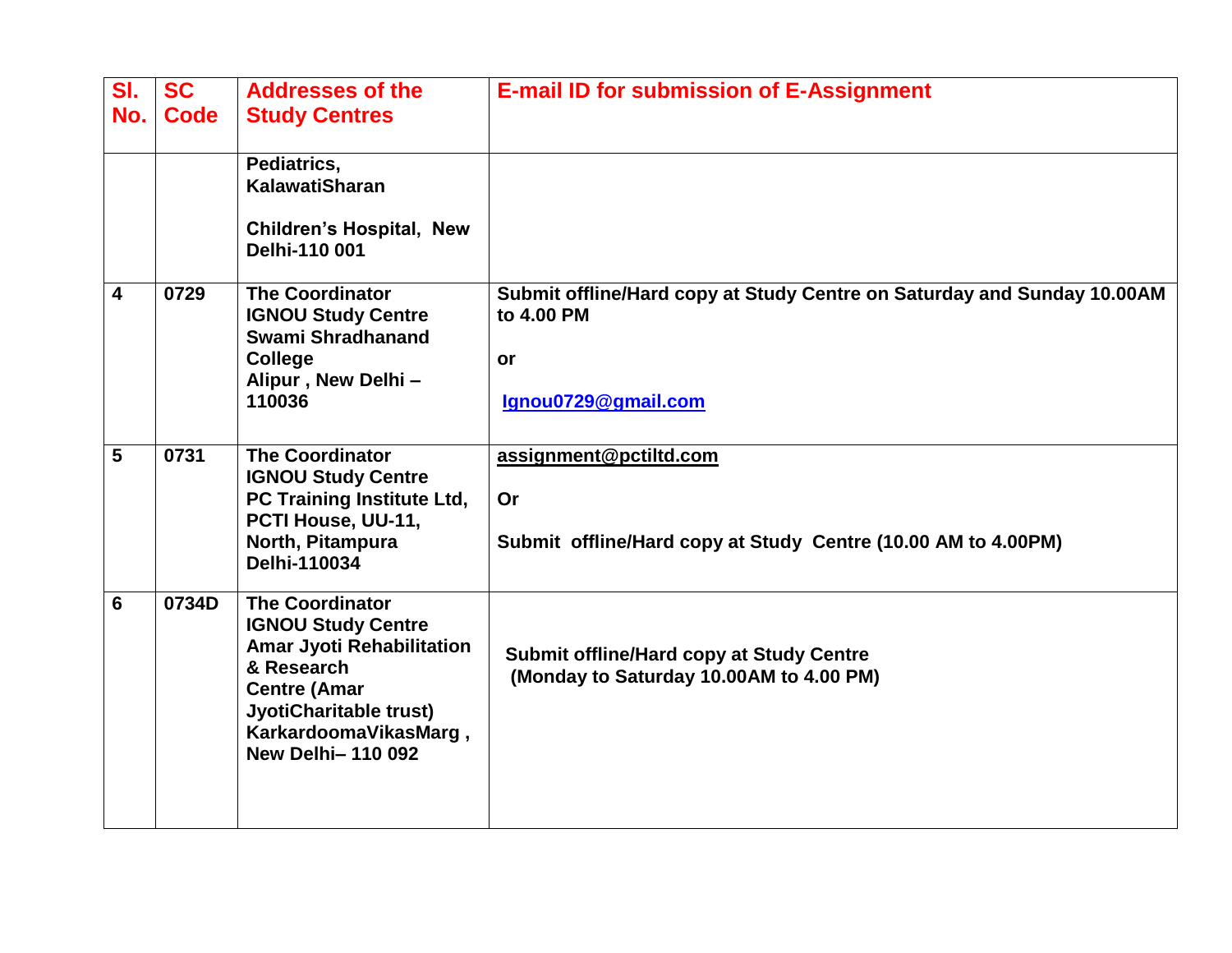| SI.<br>No.     | <b>SC</b><br><b>Code</b> | <b>Addresses of the</b><br><b>Study Centres</b>                                                                                                                                                 | <b>E-mail ID for submission of E-Assignment</b>                                                                                                                                |
|----------------|--------------------------|-------------------------------------------------------------------------------------------------------------------------------------------------------------------------------------------------|--------------------------------------------------------------------------------------------------------------------------------------------------------------------------------|
| $\overline{7}$ | 0740D                    | <b>The Coordinator</b><br><b>IGNOU Study Centre</b><br><b>All India Women's</b><br>Conference,<br>2 <sup>nd</sup> Floor, Sarojini House,<br>6- Bhagwan Das Road,<br>Delhi -110001<br><b>New</b> | ignou0740babcom@gmail.com                                                                                                                                                      |
| 8              | 0769                     | <b>The Coordinator</b><br><b>IGNOU Study Centre</b><br><b>Shyamlal College,</b><br>G.T. Road,<br>Shahdara,<br>Delhi-110 032                                                                     | <b>By Post/Speed post</b><br>It is compulsory to mention their mobile number and email id for<br>further communication, if required.<br>(Please read SC 0769 Notice carefully) |
| 9              | 0774P                    | <b>The Coordinator</b><br><b>IGNOU Study Centre</b><br><b>Maulana Azad Medical</b><br>College, Deptt. of<br><b>Community Medicine,</b><br><b>Bahadur Shah Zafar</b><br>Road, New Delhi-110002   | induarora@induarora.co.in                                                                                                                                                      |
| 10             | 07106P                   | <b>The Coordinator</b><br><b>IGNOU Study Centre</b><br>Salokaya College of<br><b>Nursing, Near Rithala</b><br><b>Metro Station,</b><br>Metro Piller No.-468,<br>Plot No.-1147,                  | ignou2907106@gmail.com                                                                                                                                                         |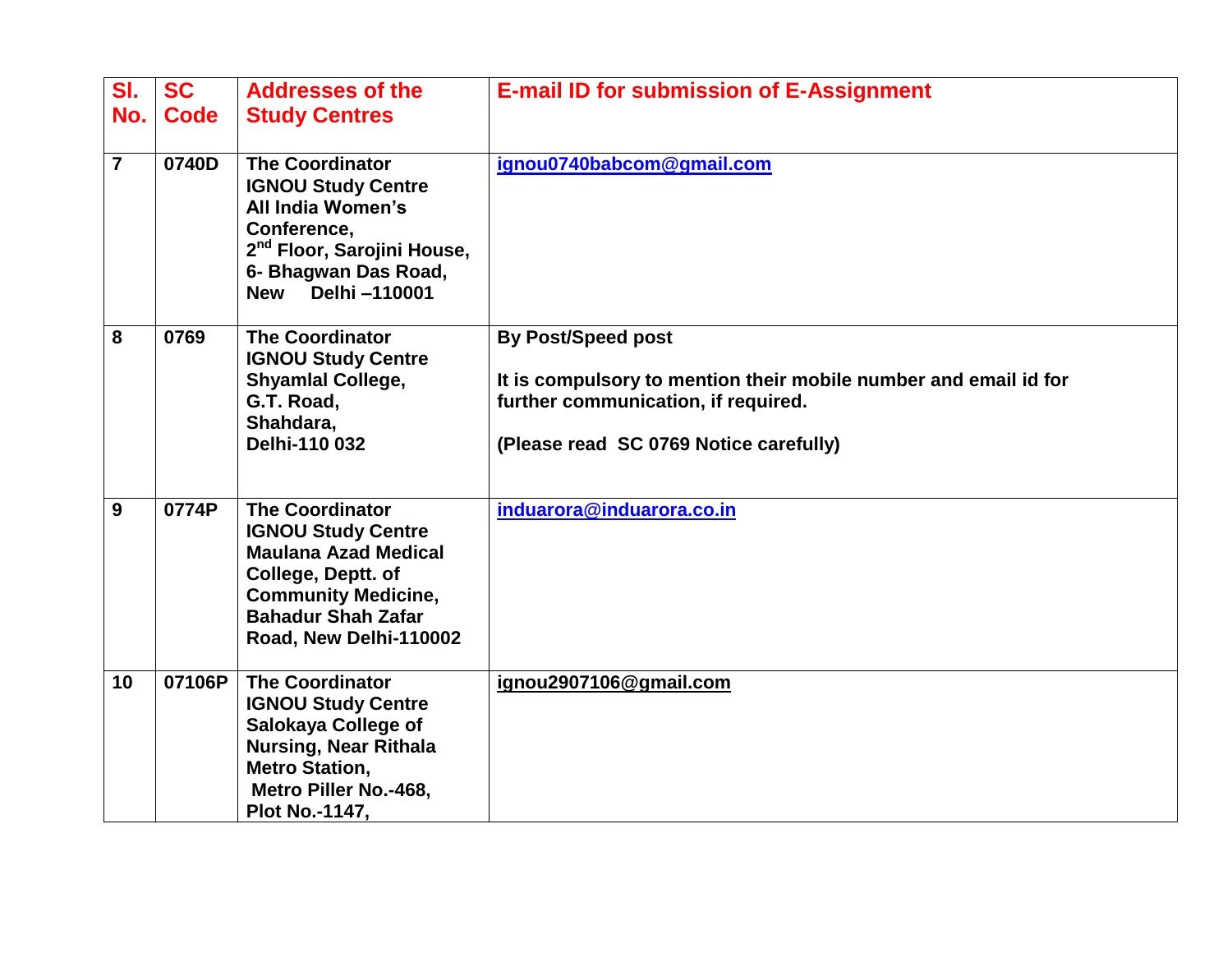| SI.<br>No. | <b>SC</b><br><b>Code</b> | <b>Addresses of the</b><br><b>Study Centres</b>                                                                                                     | <b>E-mail ID for submission of E-Assignment</b>                                                 |
|------------|--------------------------|-----------------------------------------------------------------------------------------------------------------------------------------------------|-------------------------------------------------------------------------------------------------|
|            |                          | Rohini,<br>Delhi-110 085                                                                                                                            |                                                                                                 |
| 11         | 07112D                   | <b>The Coordinator</b><br><b>IGNOU Study Centre</b><br><b>JSS Prayas,</b><br>EE Block,<br>Jahangirpuri,<br>Delhi-110033                             | <b>Submit offline/Hard copy at Study Centre</b>                                                 |
| 12         | 07120-<br>P              | <b>The Coordinator</b><br><b>IGNOU Study Centre</b><br>Dr. Ram ManoharLohia<br><b>Hospital</b><br><b>Baba Khark Singh Marg,</b><br>New Delhi-110001 | ignou2907120@gmail.com                                                                          |
| 13         | 29006P                   | <b>The Coordinator</b><br><b>IGNOU Study Centre</b><br>AhilyaBai College of<br>Nursing,<br><b>LokNayak Hospital, New</b><br>Delhi-110002            | ellenbeck11@gmail.com                                                                           |
| 14         | 29010                    | <b>The Coordinator</b><br><b>IGNOU Study Centre</b><br><b>Tecnia Institute</b><br>5, PSP, MadhubanChowk,<br>Rohini, Delhi-110085                    | <b>Submit offline/Hard copy at Study Centre</b><br>(Monday to Saturday Time 10.00 AM to 4.00PM) |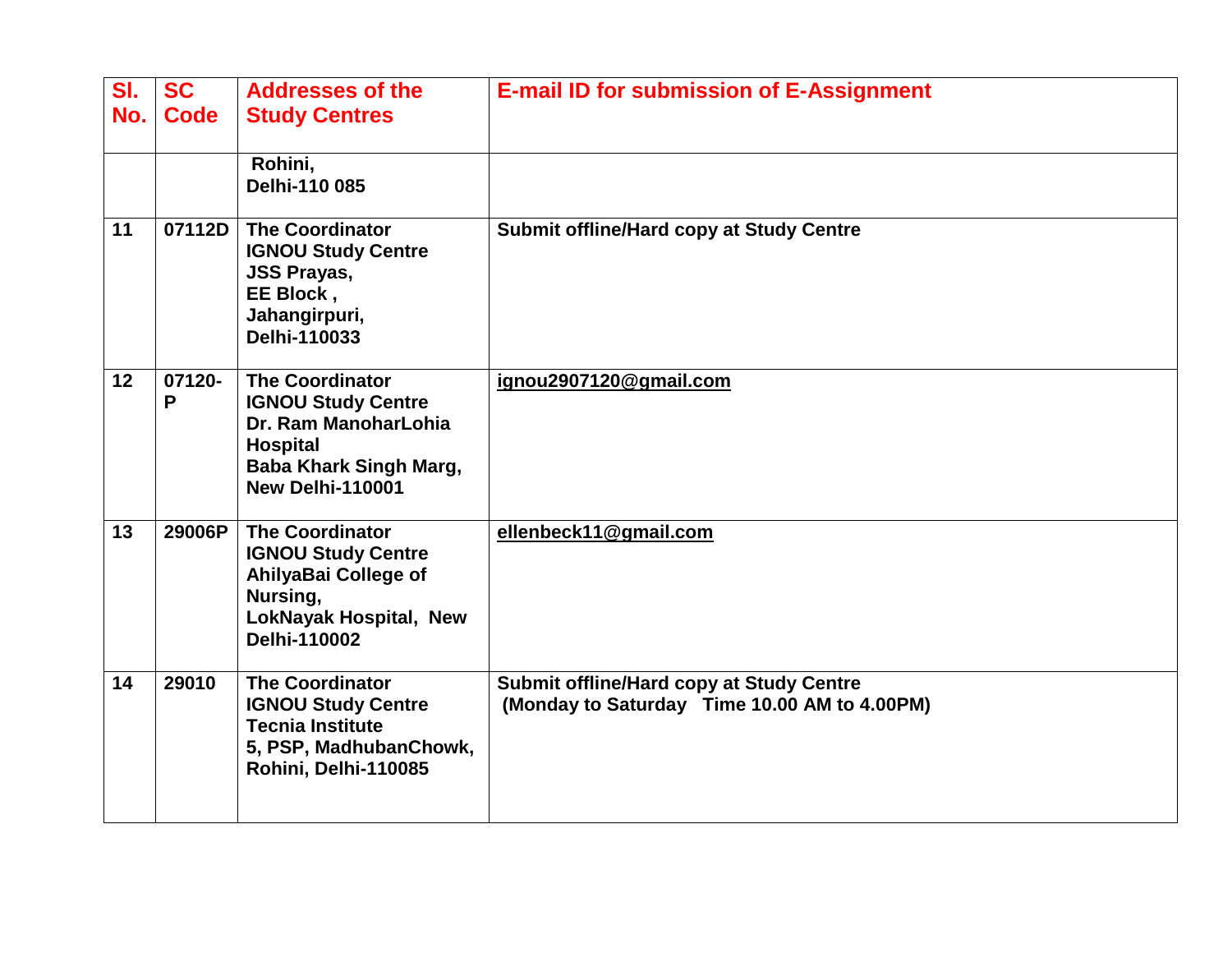| SI.<br>No. | <b>SC</b><br><b>Code</b> | <b>Addresses of the</b><br><b>Study Centres</b>                                                                                                                                         | <b>E-mail ID for submission of E-Assignment</b>                                                 |
|------------|--------------------------|-----------------------------------------------------------------------------------------------------------------------------------------------------------------------------------------|-------------------------------------------------------------------------------------------------|
|            |                          |                                                                                                                                                                                         |                                                                                                 |
| 15         | 29032                    | <b>The Coordinator</b><br><b>IGNOU Study Centre</b><br>Jagannath Institute of<br><b>Management Sciences</b><br><b>Plot No.2, Community</b><br>Centre, Sector-3, Rohini,<br>Delhi-110085 | <b>Submit offline/Hard copy at Study Centre</b><br>(Monday to Saturday Time 10.00 AM to 4.00PM) |
| 16         | 29037P                   | <b>The Coordinator</b><br><b>IGNOU Study Centre</b><br><b>Maulana Azad Medical</b><br><b>College, Bahadur Shah</b><br>ZarfarMarg, New Delhi-<br>110002                                  | drsanuradha@gmail.com                                                                           |
| 17         | 29039D                   | <b>The Coordinator</b><br><b>IGNOU Study Centre</b><br>District Jail, Rohini,<br>Sector-19, Special Study<br>Centre,<br>Delhi-110 085                                                   | By Hand (for jail inmates)                                                                      |
| 18         | 29040<br>(W)             | <b>The Coordinator</b><br><b>IGNOU Study Centre</b><br>Lakshmi Bai College,<br><b>University of Delhi, Ashok</b><br>Vihar,<br>Phase-III,<br>Delhi-110 052                               | LBCBHUWAN@lb.du.ac.in                                                                           |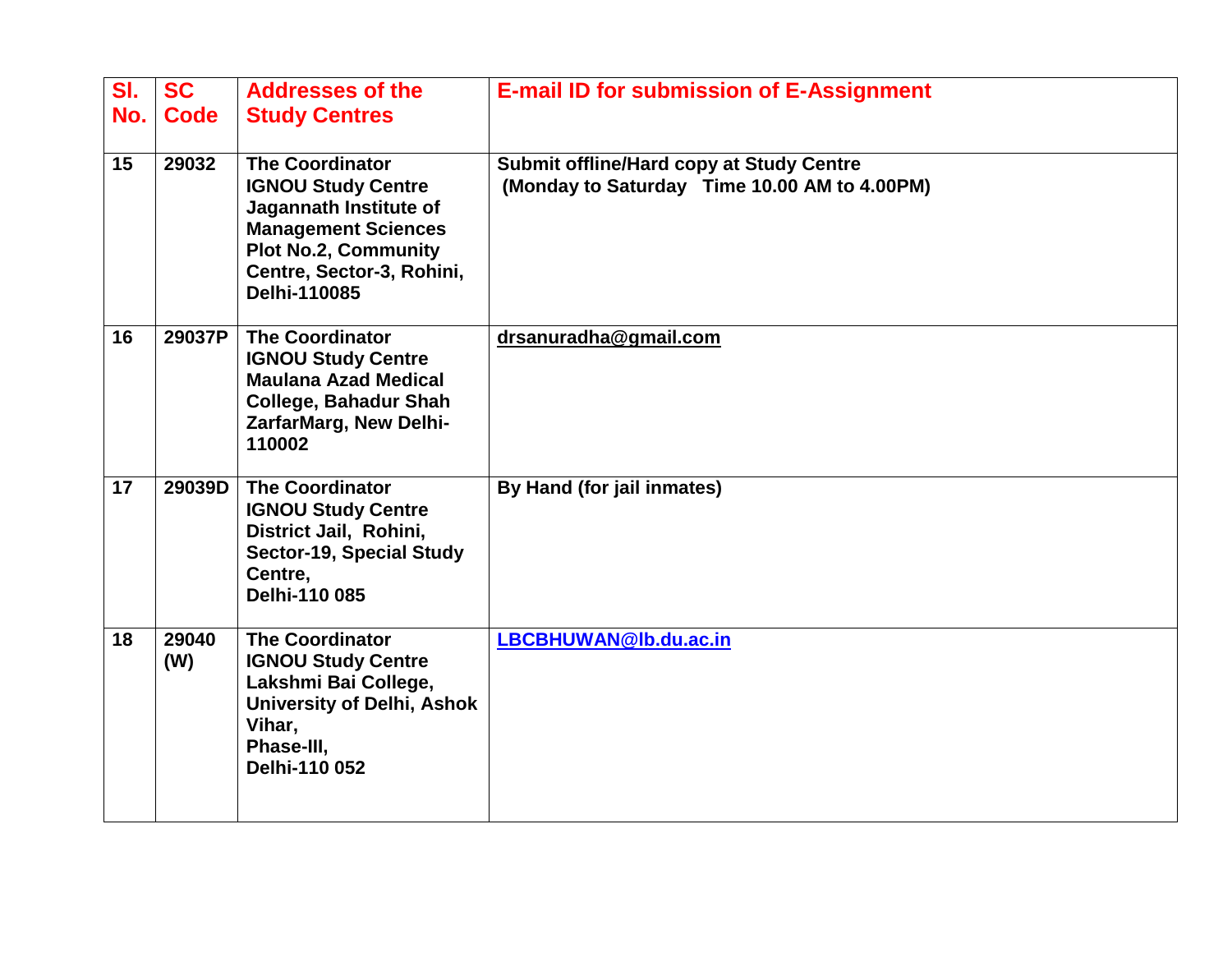| SI.<br>No. | <b>SC</b><br>Code | <b>Addresses of the</b><br><b>Study Centres</b>                                                                                                                                                                                                               | <b>E-mail ID for submission of E-Assignment</b>                                                                                               |
|------------|-------------------|---------------------------------------------------------------------------------------------------------------------------------------------------------------------------------------------------------------------------------------------------------------|-----------------------------------------------------------------------------------------------------------------------------------------------|
| 19         | 29045             | <b>The Coordinator</b><br><b>IGNOU Study Centre</b><br><b>School of Professional</b><br>Development, AG-22,<br><b>Ring Road, Shalimar</b><br><b>Bagh, Delhi-110 088</b>                                                                                       | http://spdgroup.org/spd/IGNOUonlineassignments/                                                                                               |
| 20         | 29046D            | <b>The Coordinator</b><br><b>IGNOU Study Centre</b><br><b>Vision Institute of</b><br><b>Advanced Studies,</b><br>Plot No -4, Pocket A-1,<br>Sector -8, Rohini,<br>New Delhi-110085                                                                            | assignments29046d@gmail.com                                                                                                                   |
| 21         | 29047D            | <b>The Coordinator</b><br><b>IGNOU Study Centre</b><br><b>Manovikas Charitable</b><br><b>Society Manovikas</b><br><b>Institute for Higher</b><br>Education, 60A,<br>RadheyPuriExtn,<br>Swami DayanandMarg,<br><b>Near JagatPuri Crossing,</b><br>Delhi-110051 | Google website:ignou.manovikas.family<br>https://sites.google.com/manovikas.family/ignou/student-<br>support/assignments/assignment-submissio |
| 22         | 29049P            | <b>The Coordinator</b><br><b>IGNOU Study Centre</b><br>International Institute of<br><b>Adult &amp; Lifelong</b>                                                                                                                                              | <b>Submit offline/Hard copy at Study Centre</b><br>(Saturday and Sunday Time 10.00 AM to 4.00PM)                                              |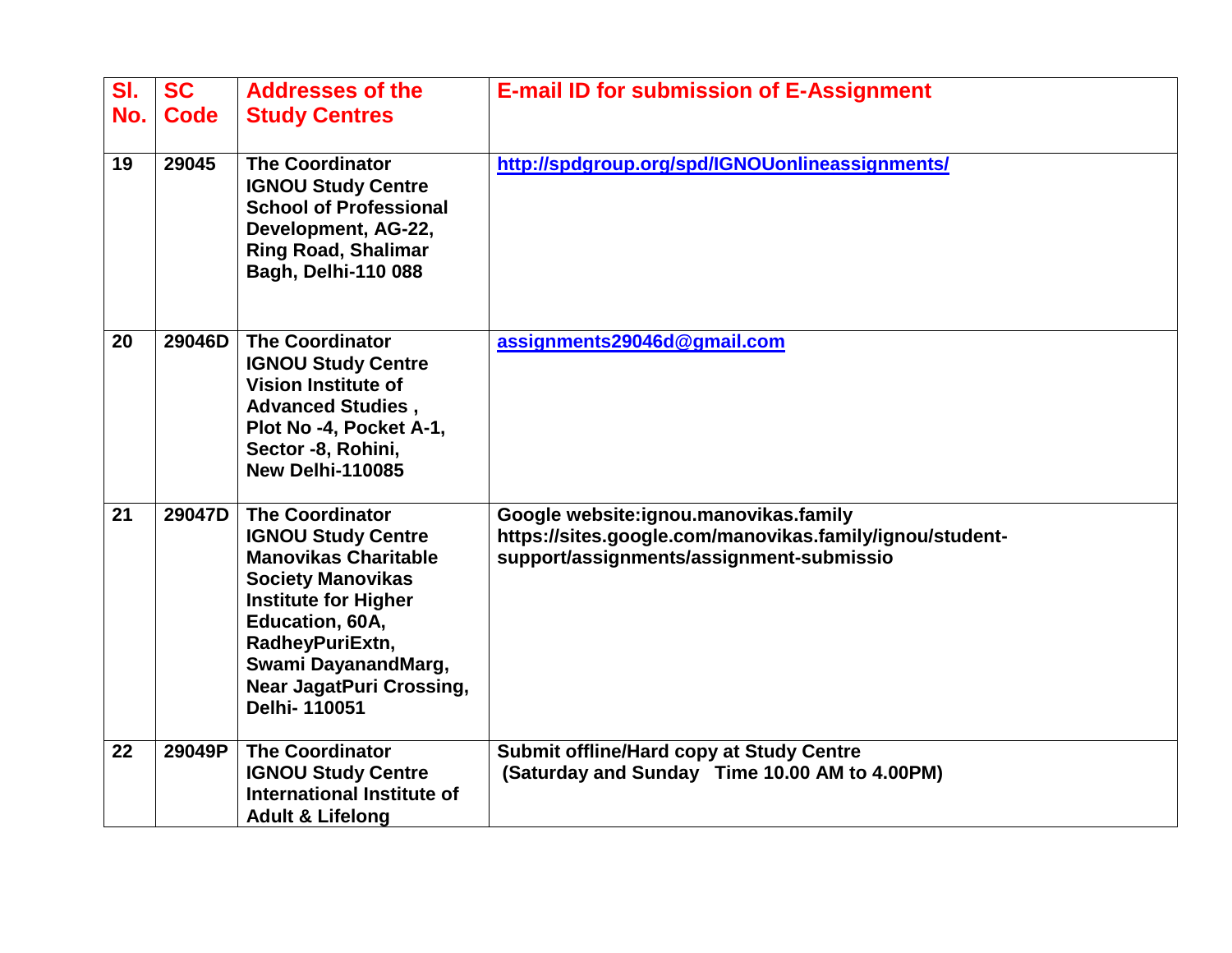| SI.<br>No. | <b>SC</b><br><b>Code</b> | <b>Addresses of the</b><br><b>Study Centres</b>                                                                                                                                                           | <b>E-mail ID for submission of E-Assignment</b>      |
|------------|--------------------------|-----------------------------------------------------------------------------------------------------------------------------------------------------------------------------------------------------------|------------------------------------------------------|
|            |                          | Education,<br><b>C/o Indian Adult</b><br><b>Education Association,</b><br>$17 - B$ ,<br><b>Indraprastha Estate, New</b><br>Delhi-110002                                                                   |                                                      |
| 23         | 29050                    | <b>The Coordinator</b><br><b>IGNOU Study Centre</b><br><b>Shyam Lal College</b><br>(Evening)<br>G.T. Road,<br>Shahdara,<br>Delhi-110 032                                                                  | <b>Submit offline/Hard copy at Study Centre</b>      |
| 24         | 29052                    | <b>The Coordinator</b><br><b>IGNOU Study Centre</b><br>Hansraj College,<br>University of Delhi,<br>Mahatma HansrajMarg,<br>MalkaGanj,<br>Delhi-110 007                                                    | https://sites.google.com/hrc.du.ac.in/ignou-hrc/home |
| 25         | 29053P                   | <b>The Coordinator</b><br><b>IGNOU Study Centre</b><br><b>Department of Psychiatry</b><br>& Drug<br><b>De-addiction</b><br>Centre,<br><b>Lady Hardinge Medical</b><br><b>College &amp; SSSK Hospital,</b> | Ihmcignou@gmail.com                                  |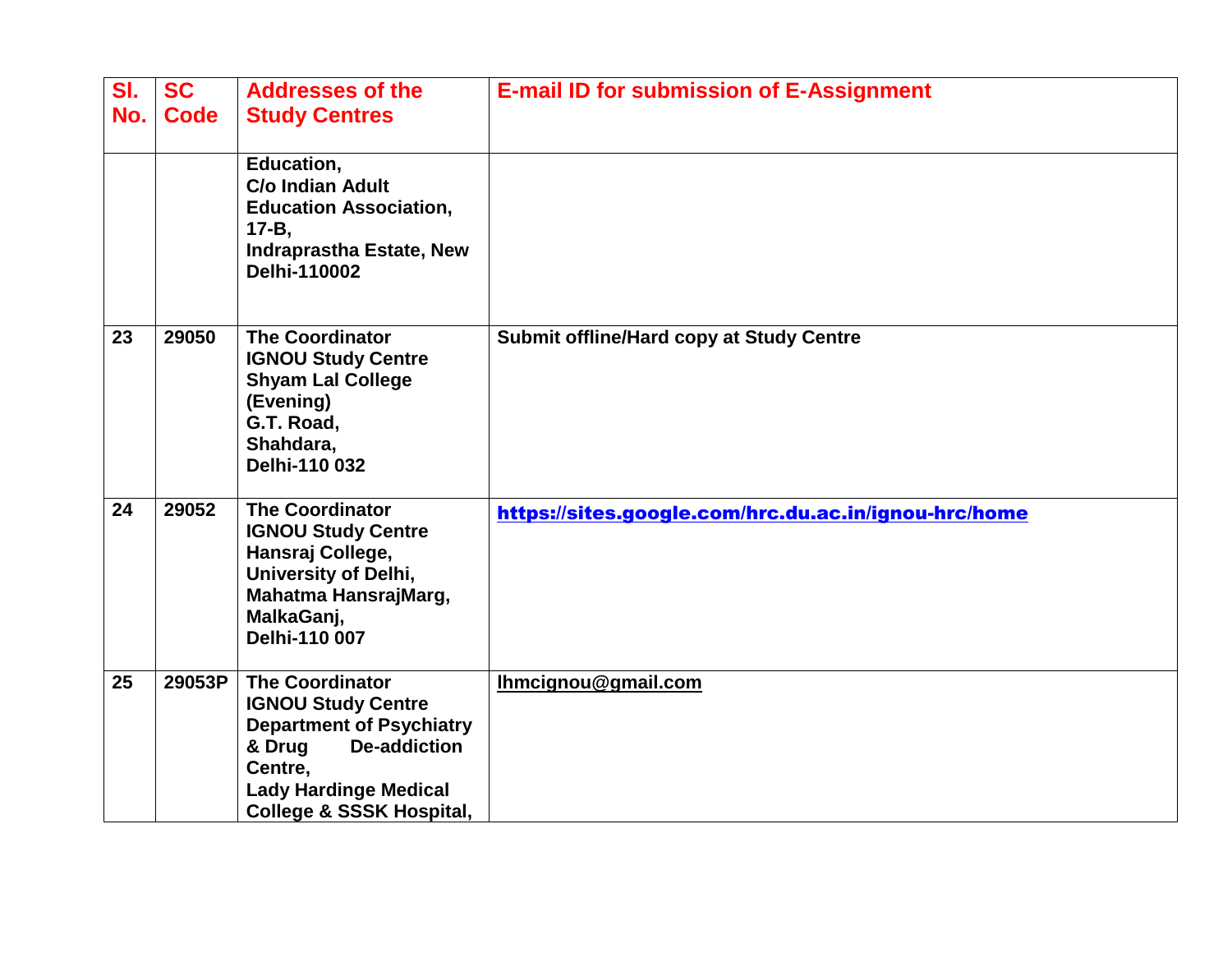| SI.<br>No. | <b>SC</b><br><b>Code</b> | <b>Addresses of the</b><br><b>Study Centres</b>                                                                                                                                                                              | <b>E-mail ID for submission of E-Assignment</b>                                                  |
|------------|--------------------------|------------------------------------------------------------------------------------------------------------------------------------------------------------------------------------------------------------------------------|--------------------------------------------------------------------------------------------------|
|            |                          | <b>New Delhi-110 001</b>                                                                                                                                                                                                     |                                                                                                  |
| 26         | 29055P                   | <b>The Coordinator</b><br><b>IGNOU Study Centre</b><br><b>Maulana Azad Medical</b><br><b>College, Department of</b><br>Microbiology, Bahadur<br><b>Shah ZafarMarg, New</b><br>Delhi-110 002                                  | bavejacp@gmail.com                                                                               |
| 27         | 29056D                   | <b>The Coordinator</b><br><b>IGNOU Study Centre</b><br><b>Mandoli Jail Complex,</b><br>Jail No-11,<br>Mandoli, Delhi-110 033                                                                                                 | rahulkulhadia@gmail.com (Jail inmates)                                                           |
| 28         | 29057                    | <b>The Coordinator</b><br><b>IGNOU Study Centre</b><br><b>Satyawati College</b><br>(Morning),<br><b>University of Delhi, Ashok</b><br>Vihar Phase -III, Delhi-<br>110052<br><b>Student queries</b><br>ignousc29057@gmail.com | <b>Submit offline/Hard copy at Study Centre</b><br>(Saturday and Sunday from 10.00 AM to 4.00PM) |
| 29         | 29058                    | <b>The Coordinator</b><br><b>IGNOU Study Centre</b><br>ZakirHussain College,<br>Jawaharlal Nehru Marg,                                                                                                                       | <b>Submit offline/Hard copy at Study Centre</b><br>(Saturday and Sunday from 10.00 AM to 4.00PM) |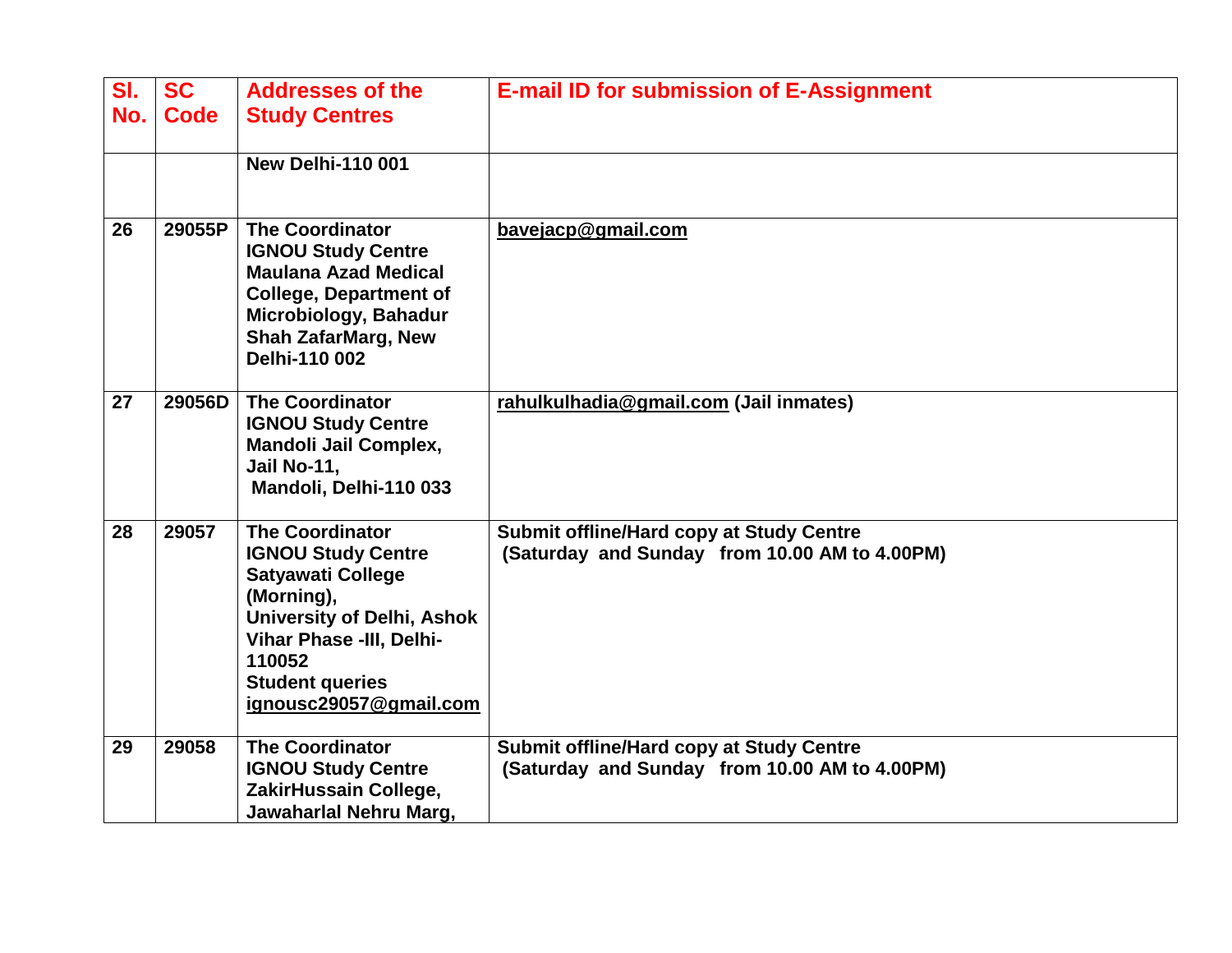| SI.<br>No. | <b>SC</b><br><b>Code</b> | <b>Addresses of the</b><br><b>Study Centres</b>                                                                                                                       | <b>E-mail ID for submission of E-Assignment</b>                                                                                                                                                                                                     |
|------------|--------------------------|-----------------------------------------------------------------------------------------------------------------------------------------------------------------------|-----------------------------------------------------------------------------------------------------------------------------------------------------------------------------------------------------------------------------------------------------|
|            |                          | University of Delhi,<br><b>New Delh-110002</b>                                                                                                                        |                                                                                                                                                                                                                                                     |
| 30         | 29060                    | The Coordinator<br><b>IGNOU Study Centre</b><br><b>Mata Sundri College for</b><br><b>Women, University of</b><br>Delhi, Mata Sundri Lane,<br><b>New Delhi-110 002</b> | <b>Submit offline/Hard copy at Study Centre</b><br>(Please read SC 29060 Notice carefully)                                                                                                                                                          |
| 31         | 29061                    | <b>The Coordinator</b><br><b>IGNOU Study Centre</b><br>Aditi Mahavidyala,<br><b>University of Delhi,</b><br>Auchandi Road,<br>Bawana,<br>Delhi-110039                 | <b>Submit offline/Hard copy at Study Centre</b><br>(Friday, Saturday and Sunday from 10.00 AM to 4.00PM)                                                                                                                                            |
| 32         | 29062                    | <b>The Coordinator</b><br><b>IGNOU Study Centre</b><br><b>Sri Guru Gobind Singh</b><br><b>College of Commerce</b><br>T.V.Tower, PitamPura,<br>Delhi-110 003           | https://drive.google.com/file/d/1P6UGsLX8Dj8ezOllBsBvuVCiYO4C_idS/view?usp=sharing                                                                                                                                                                  |
| 33         | 29063                    | <b>The Coordinator</b><br><b>IGNOU Study Centre</b><br><b>Satyawati College</b><br>(Evening),<br><b>University of Delhi, Ashok</b>                                    | <b>BA</b><br>https://forms.gle/FNKzBHCVeR8hj6GW6<br>https://forms.gle/g6CQk4qEaLnodT158<br>BAG1<br>https://forms.gle/xyWeetCihxqanfpBA<br>BAG2<br>https://forms.gle/GcyF3GrGDqxiU36x8<br>BAG3<br>https://forms.gle/NqrF2RXFRD7AM2oe8<br><b>MAH1</b> |